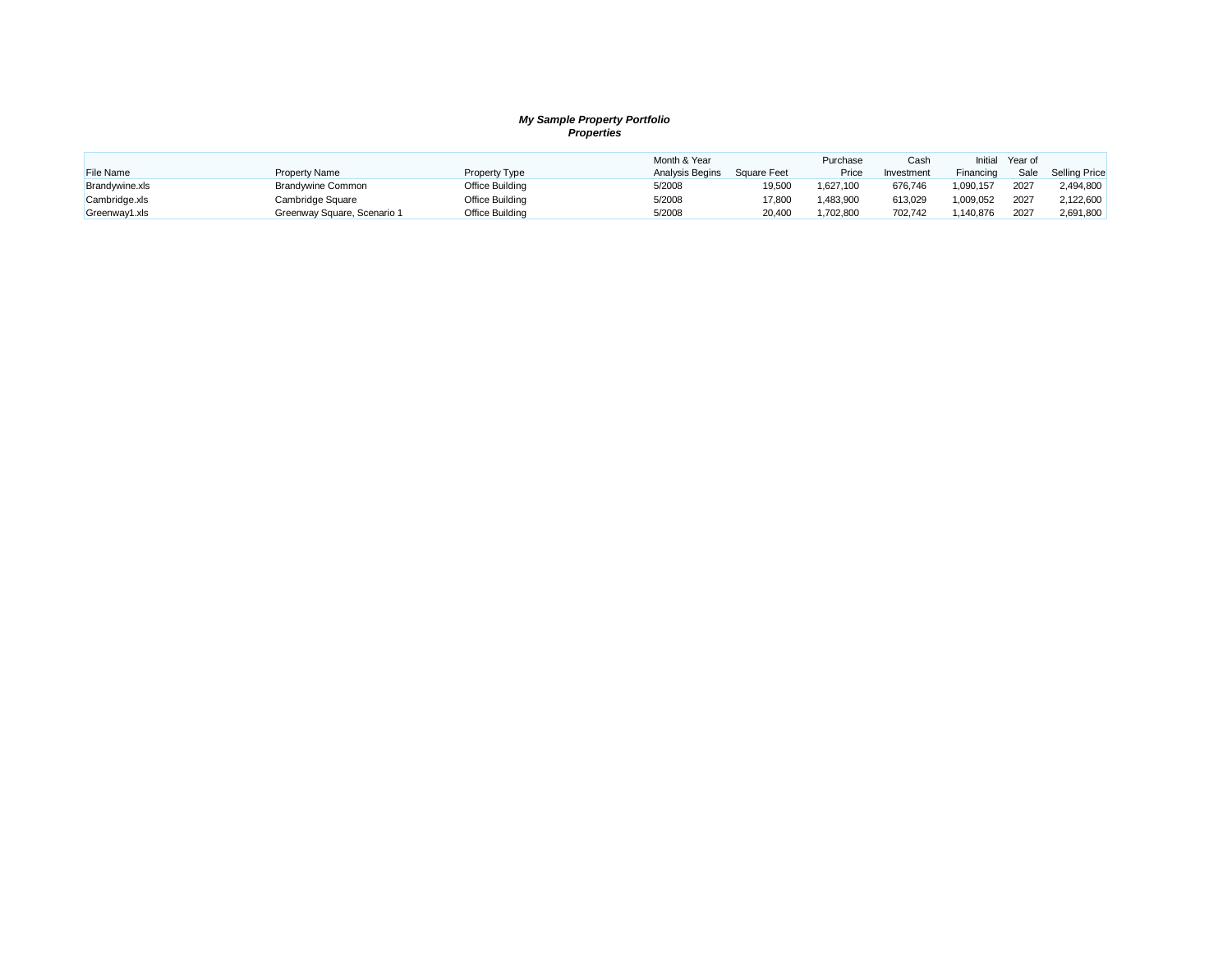# **My Sample Property Portfolio**

# *Summary of Acquisition and Disposition*

| <b>Total of Purchase Prices</b>   | 4,813,800 |
|-----------------------------------|-----------|
| <b>Total Cash Invested</b>        | 1,992,517 |
| <b>Total Capital Improvements</b> | 75,000    |
| <b>Total Reserves, Funded</b>     | 300,000   |
| <b>Total Reserves, Used</b>       |           |
| Total Market Value, 2026          | 7,315,900 |
| Total Market Equity, 2026         | 6,310,213 |

## *Consolidated Pro Forma for the Period 2008 - 2026*

| Gross Income                                                  | 19,343,521 |
|---------------------------------------------------------------|------------|
| <b>Operating Expenses</b>                                     | 3,448,524  |
| Net Operating Income                                          | 15,314,692 |
| Interest, All Loans                                           | 4,664,630  |
| Taxable Income (Loss)                                         | 9,259,870  |
| Debt Service                                                  | 7,411,142  |
| Cash Flow Before Taxes                                        | 7,858,550  |
| Projected Selling Price, All Properties, in 2026              | 7,315,900  |
| Gain (Loss) on Sales, in 2026                                 | 3,540,943  |
| Mortgage Payoffs, in 2026                                     | 493,574    |
| Projected Sales Proceeds, All Properties, in 2026, Before Tax | 6.934.165  |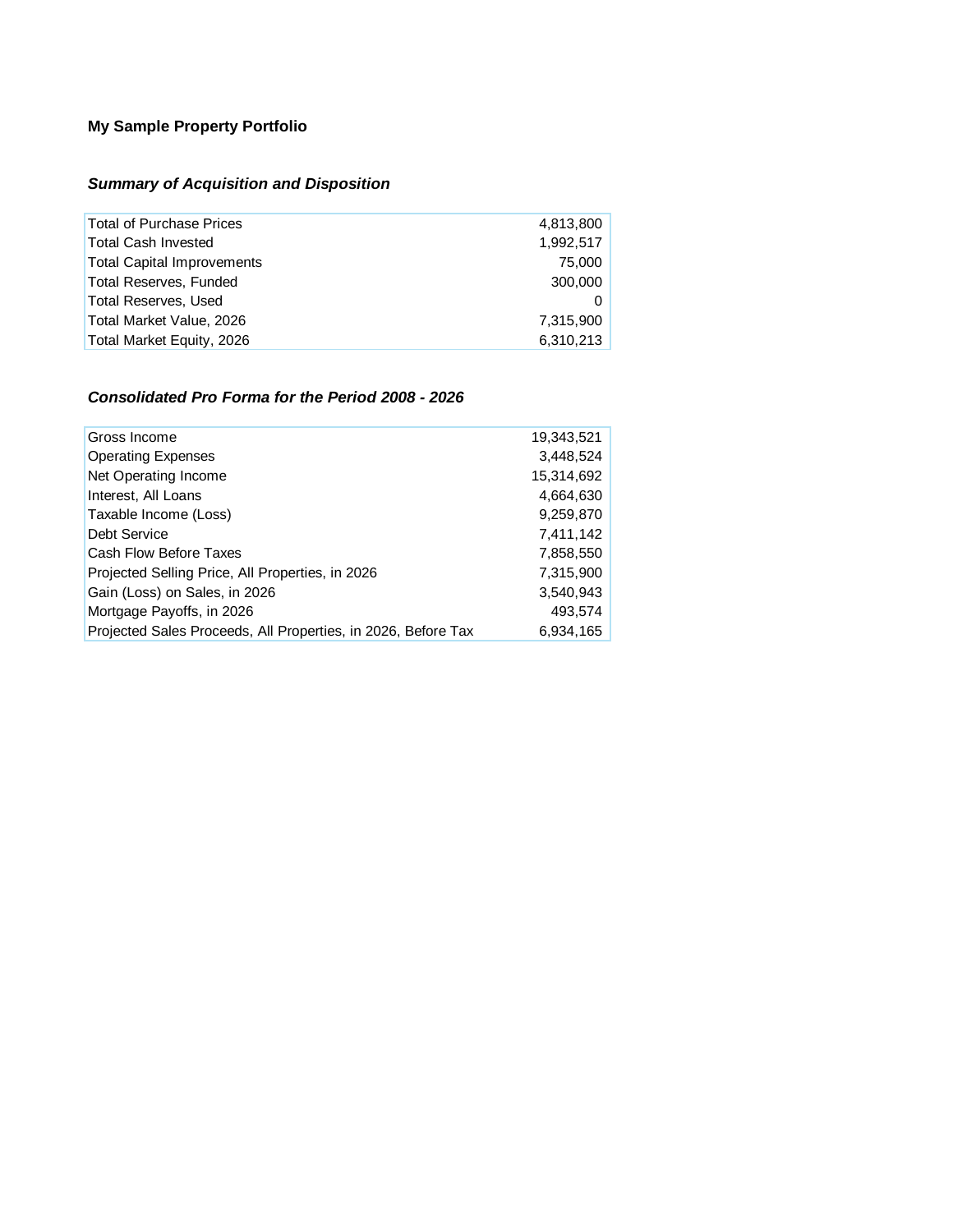### **My Sample Property Portfolio** *SUMMARY CASH FLOW AND RESALE ANALYSIS, 2008 - 2017*

|                                               | 2008        | 2009        | 2010        | 2011        | 2012      | 2013      | 2014        | 2015      | 2016        | 2017      |
|-----------------------------------------------|-------------|-------------|-------------|-------------|-----------|-----------|-------------|-----------|-------------|-----------|
| <b>GROSS INCOME</b>                           | 602,700     | 911,856     | 918,054     | 952,082     | 996,002   | 1,011,444 | 1,026,544   | 1,039,486 | 1,053,944   | 1,060,498 |
| - Vacancy & Credit Allowance                  | 18,081      | 27,356      | 27,542      | 28,562      | 29,880    | 30,343    | 30,796      | 31,185    | 31,618      | 31,815    |
| - Operating Expenses                          | 90,985      | 144,939     | 148,735     | 153,733     | 159,242   | 163,776   | 168,432     | 173,145   | 178,062     | 182,823   |
| <b>NET OPERATING INCOME</b>                   | 493,634     | 739,562     | 741,777     | 769,786     | 806,880   | 817,325   | 827,316     | 835,157   | 844,264     | 845,860   |
| - Interest, All Loans                         | 204,180     | 317,688     | 343,202     | 336,667     | 329,375   | 321,239   | 312,161     | 302,034   | 290,734     | 278,127   |
| - Depreciation and Amortization               | 57,026      | 91,616      | 91,789      | 91,795      | 91,795    | 91,795    | 92,164      | 92,180    | 92,180      | 92,180    |
| + Interest, Funded Reserves                   | 8,000       | 12,320      | 12,813      | 13,325      | 13,858    | 14,413    | 14,989      | 15,589    | 16,212      | 16,861    |
| <b>INCOME OR (LOSS)</b>                       | 240,427     | 342,578     | 319,598     | 354,650     | 399,569   | 418,704   | 437,979     | 456,532   | 477,562     | 492,414   |
| (LOSS) UTILIZED THIS YEAR                     | $\mathbf 0$ |             |             |             |           |           |             |           | $\Omega$    |           |
| <b>TAXABLE INCOME</b>                         |             | 0           | (0)         | 0           | (0)       | (0)       | (0)         | 0         |             | (0)       |
|                                               | 240,427     | 342,578     | 319,598     | 354,650     | 399,569   | 418,704   | 437,979     | 456,532   | 477,562     | 492,414   |
| <b>NET OPERATING INCOME</b>                   | 493,634     | 739,562     | 741,777     | 769,786     | 806,880   | 817,325   | 827,316     | 835,157   | 844,264     | 845,860   |
| - Debt Service, All Mortgages                 | 241,615     | 374,943     | 399,682     | 399,682     | 399,682   | 399,681   | 399,681     | 399,681   | 399,681     | 399,681   |
| + Proceeds of Mortgages, Less Points          | $\Omega$    | 0           | $\Omega$    | $\mathbf 0$ | 0         | $\Omega$  | 0           | 0         | $\Omega$    | $\Omega$  |
| - Capital Expenditures and Funded Reserves*   | 330,000     | 24,000      | 6,000       | $\Omega$    | 0         | $\Omega$  | 15,000      | 0         | $\Omega$    | $\Omega$  |
| <b>CASH FLOW BEFORE TAXES</b>                 | 252,019     | 340,619     | 336,095     | 370,105     | 407,199   | 417,644   | 412,634     | 435,475   | 444,583     | 446,179   |
| <b>Reserves Utilized</b>                      | $\Omega$    | $\Omega$    | $\Omega$    | $\Omega$    | $\Omega$  | $\Omega$  | 0           | $\Omega$  | $\Omega$    | $\Omega$  |
| <b>Reserves Remaining</b>                     | 308,000     | 320,320     | 333,133     | 346,458     | 360,316   | 374,729   | 389,718     | 405,307   | 421,519     | 438,380   |
| NET CASH FLOW AFTER UTILIZING RESERVES        | 252,019     | 340,619     | 336,095     | 370,105     | 407,199   | 417,644   | 412,634     | 435,475   | 444,583     | 446,179   |
|                                               |             |             |             |             |           |           |             |           |             |           |
| GAIN OR (LOSS) ON SALE, Real Estate           | 1,171,400   | 1,228,497   | 1,328,988   | 1,644,091   | 2,032,571 | 2,205,664 | 2,360,389   | 2,512,662 | 2,675,258   | 2,777,125 |
| <b>GAIN ON SALE, Personal Property</b>        | $\mathbf 0$ | $\mathbf 0$ | $\mathbf 0$ | $\mathbf 0$ | 0         | 0         | $\mathbf 0$ | 0         | $\mathbf 0$ | $\Omega$  |
|                                               |             |             |             |             |           |           |             |           |             |           |
| PROJECTED SELLING PRICE, incl. personal prop. | 6,438,700   | 6,430,900   | 6,450,200   | 6,693,800   | 7,016,300 | 7,107,200 | 7,194,100   | 7,262,200 | 7,341,400   | 7,355,300 |
| - Costs of Sale                               | 450,709     | 450,163     | 451,514     | 468,566     | 491,141   | 497,504   | 503,587     | 508,354   | 513,898     | 514,871   |
| - Mortgage Payoffs                            | 3,202,651   | 3,145,396   | 3,088,917   | 3,025,901   | 2,955,595 | 2,877,152 | 2,789,632   | 2,691,984 | 2,583,037   | 2,461,482 |
| + Balance of Reserve Fund                     | 308,000     | 320,320     | 333,133     | 346,458     | 360,316   | 374,729   | 389,718     | 405,307   | 421,519     | 438,380   |
| BEFORE-TAX SALE PROCEEDS                      | 3,093,340   | 3,155,661   | 3,242,902   | 3,545,791   | 3,929,881 | 4,107,273 | 4,290,600   | 4,467,169 | 4,665,985   | 4,817,327 |
| Internal Rate of Return, Before Tax           | 74.22%      | 42.29%      | 33.14%      | 30.47%      | 29.16%    | 27.35%    | 26.03%      | 25.04%    | 24.31%      | 23.64%    |
| Modified Internal Rate of Return, Before Tax  | 74.22%      | 39.92%      | 29.99%      | 26.66%      | 24.79%    | 22.62%    | 20.97%      | 19.70%    | 18.69%      | 17.78%    |
|                                               |             |             |             |             |           |           |             |           |             |           |
| PV, Net Operating Income & Reversion          | 6,061,660   | 6,121,419   | 6,195,887   | 6,417,536   | 6,667,990 | 6,766,414 | 6,853,626   | 6,924,154 | 6,992,565   | 7,030,517 |
| <b>EQUITY, excluding reserves</b>             | 2,785,340   | 2,835,341   | 2,909,769   | 3,199,333   | 3,569,564 | 3,732,544 | 3,900,881   | 4,061,862 | 4,244,465   | 4,378,947 |

\*NOTE: For each property that includes a partial first year, the IRR, MIRR and PV calculations use estimated full year amounts for cash flow and NOI. First-year capital additions and funded reserves are treated as part of the initial cash investment and do not affect first-year cash flow.